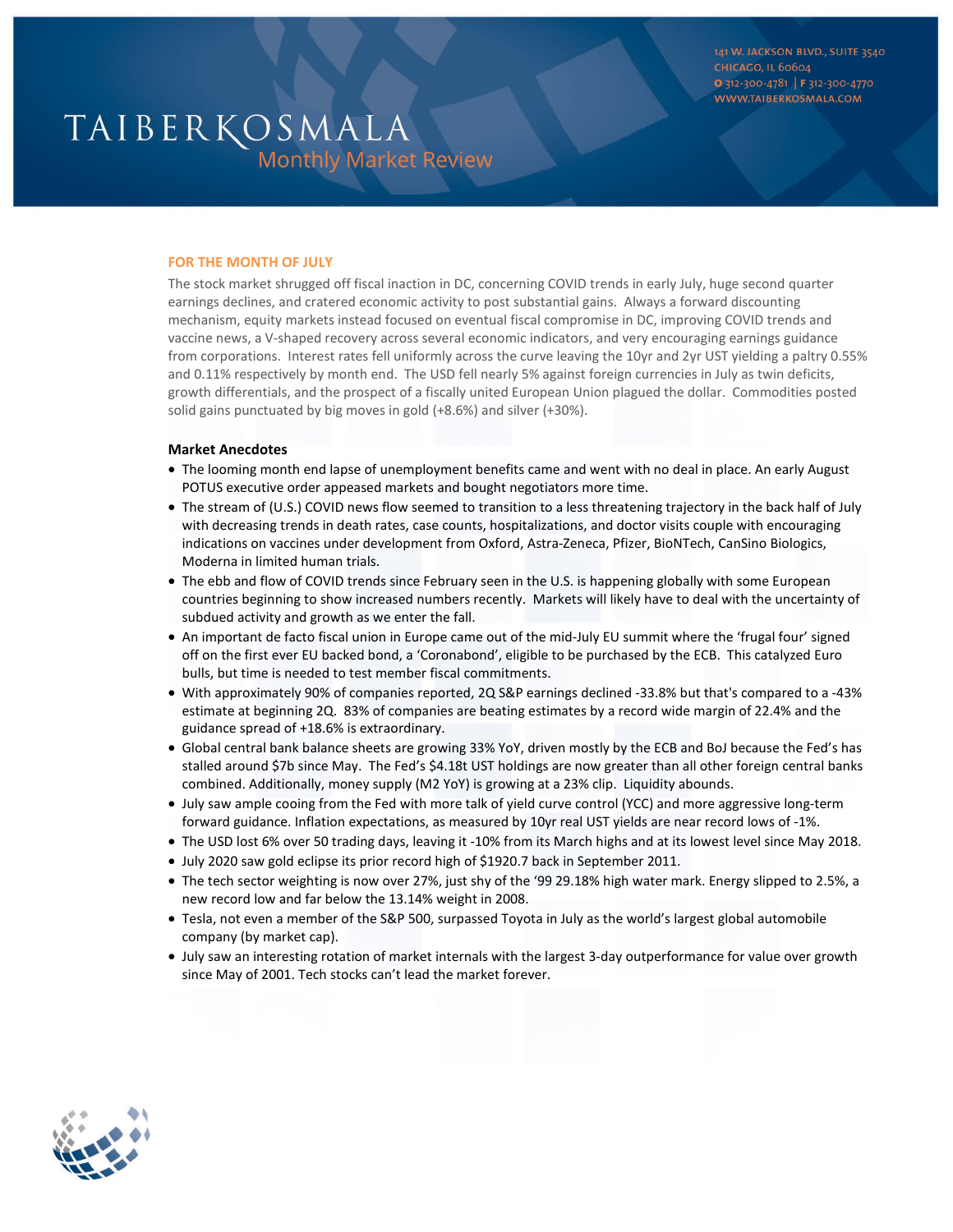# **Economic Release Highlights**

- July's Q2 U.S. GDP report registered a record -9.5% QoQ and -32.9% YoY in what the IMF has coined "The Great Lockdown".
- The July jobs report was solid at 1.76mm (1.675mm expected) and the unemployment rate falling to 10.2%. U-6 under-employment rate fell to 16.5% and participation stalled out at 61.4%.
- Personal income fell 1.1% in June (after -4.4% in May) but consumer spending increased +5.6% on the month thanks to government stimulus.
- July PMI (50.9a vs 51.3e) and ISM (58.1a vs 55e) manufacturing indices both marked improvement over the prior months, now both officially residing in expansionary territory.
- July PMI (50.0a vs 49.6e) and ISM (54.2a vs 53.5e) services indices both marked improvement over the prior months, now both officially residing in expansionary territory.
- All but three of eleven major global services and manufacturing PMIs moved back into expansionary territory.
- June existing home sales of 4.72mm (+21% MoM) showed improvement and was in line with expectations. New home sales figures were very impressive and crushed expectations.

#### **Positioning**

Market internals in July bolstered our view of maintaining an equity overweight with a growth bias while encouraging breadth and momentum in small/mid-caps as well as value-oriented sectors (industrials, financials, energy) are making things interesting. We do not see an upside risk to interest rates in the short term but remain underweight duration looking out 1-3 years. Economic disruptions pose substantial risk to securitized debt (CMBS, ABS, RMBS) looking forward but corporate credit spreads have compressed for now. Twin deficits and a potential Dsweep in November have us maintaining a bearish view on the USD and moving away from a U.S. bias over international markets toward more of a neutral position.





investment. This communication does not constitute, nor should it be regarded as, investment research or a research report, a securities or investment recommendation, nor does it provide information reasonably sufficient upon which to base an investment decision. Additional analysis of your or your client's specific parameters would be required to make an investment decision. This communication is not based on the investment objectives, strategies, goals, financial circumstances, needs or risk tolerance of any client or portfolio and is not presented as suitable to any other particular client or portfolio.